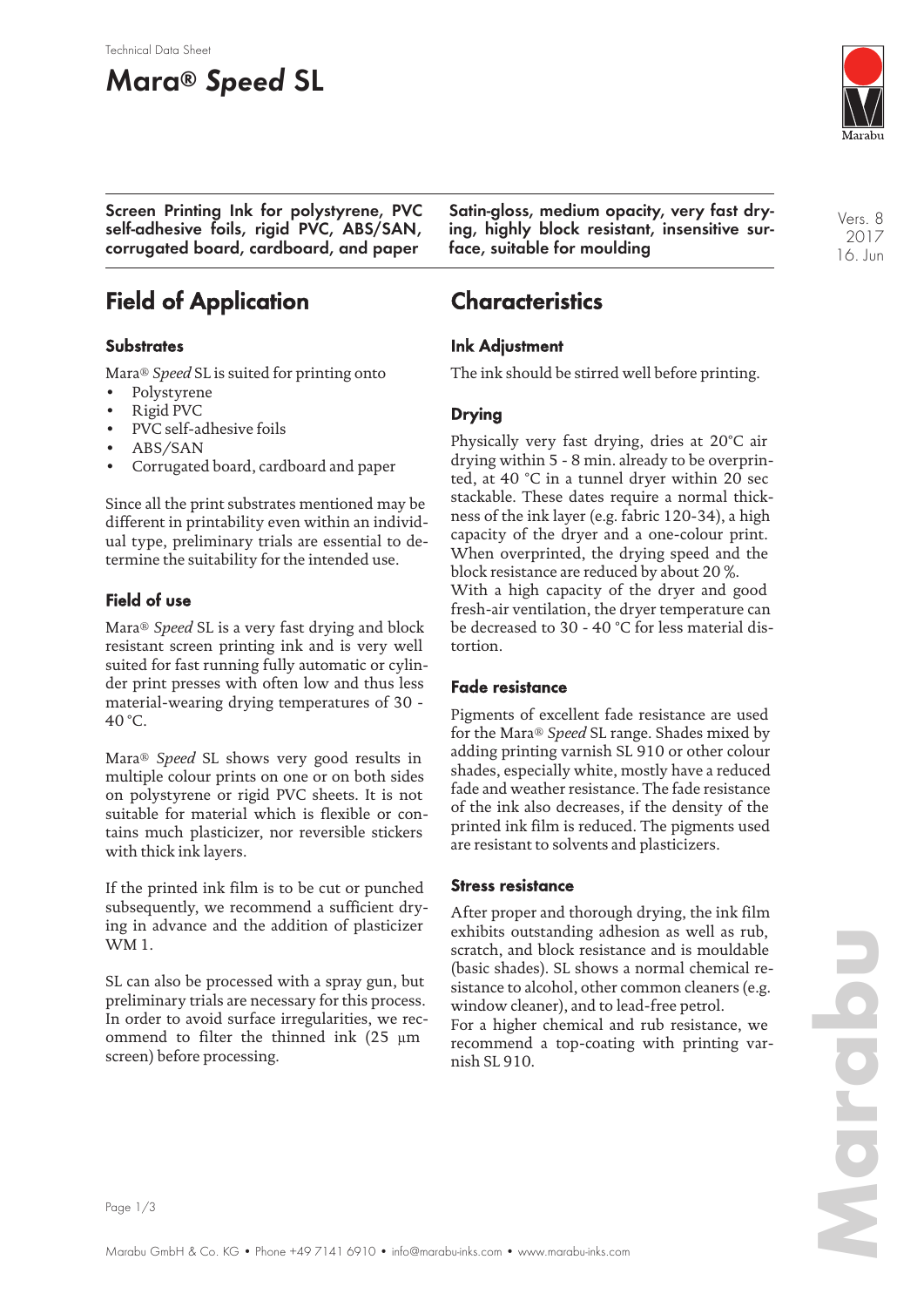#### Technical Data Sheet

# **Mara® Speed SL**

# **Range**

### Basic Shades

| 020 | Lemon                  |
|-----|------------------------|
| 021 | Medium Yellow          |
| 022 | Yellow Orange          |
| 026 | Light Yellow           |
| 031 | Scarlet Red            |
| 032 | Carmine Red            |
| 033 | Magenta                |
| 035 | Bright Red             |
| 036 | Vermilion              |
| 037 | Purple Red             |
| 045 | Dark Brown             |
| 055 | Ultramarine Blue       |
| 056 | Turquoise Blue         |
| 057 | Brilliant Blue         |
| 058 | Deep Blue              |
| 059 | Royal Blue             |
| 064 | Yellow Green           |
| 067 | Grass Green            |
| 068 | <b>Brilliant Green</b> |
| 070 | White                  |
| 073 | Black                  |
|     |                        |

#### Press-Ready Metallics

| 191 | Silver    |
|-----|-----------|
| 193 | Rich Gold |

#### Further Products

910 Overprint Varnish

All shades are intermixable. Mixing with other ink types or auxiliaries must be avoided in order to maintain the special characteristics of this ink.

All basic shades are included in our Marabu-ColorFormulator (MCF). They build the basis for the calculation of individual colour matching formulas, as well as for shades of the common colour reference systems HKS®, PAN-TONE®, and RAL®. All formulas are stored in the Marabu-Color Manager software.

## **Metallics**

#### Metallic Pastes

| S 191            | Silver                    | 15-25% |
|------------------|---------------------------|--------|
| S <sub>192</sub> | Rich Pale Gold            | 15-25% |
| S <sub>193</sub> | Rich Gold                 | 15-25% |
| S 291            | High Gloss Silver         | 10-20% |
| S 292            | High Gloss Rich Pale Gold | 10-20% |
| S 293            | High Gloss Rich Gold      | 10-20% |
|                  |                           |        |

#### Metallic Powders

| S 181            | Aluminium                | 17%   |
|------------------|--------------------------|-------|
| S <sub>182</sub> | Rich Pale Gold           | 25%   |
| S <sub>183</sub> | Rich Gold                | 25%   |
| S184             | Pale Gold                | 25%   |
| S <sub>186</sub> | Copper                   | 33%   |
| S <sub>190</sub> | Aluminium, rub-resistant | 12.5% |

These metallics are to be added to SL 910 in the recommended amount, whereat the addition may be individually adjusted to the respective application. We recommend preparing a mixture which can be processed within a maximum of 8 h since metallic mixtures usually cannot be stored. Due to their chemical structure, the processing time of mixtures with Pale Gold S 184 and Copper S 186 is even reduced to 4 h.

Owing to the smaller pigment size of Metallic Pastes it is possible to work with finer fabrics like 140-31 to 150-31.

Owing to the bigger pigment size of Metallic Powders we recommend the use of a coarser fabric like 100-40. Shades made of Metallic Powders are always subject to an increased dry abrasion which can only be reduced by overvarnishing.

All metallic shades are displayed in the Marabu "Screen Printing Metallics" colour chart.

### **Auxiliaries**

| UKV <sub>1</sub> | Thinner, for rigid PVC        | 10-15%      |
|------------------|-------------------------------|-------------|
| UKV <sub>2</sub> | Thinner, low odour            | 10-15%      |
| 7037             | Spray Thinner                 | 10-15%      |
| VP               | Retarder Paste                | 10%         |
| SA 1             | Surface Additive              | $3 - 5%$    |
| WM1              | Plasticizer                   | $2 - 5%$    |
| MP               | Matting Powder                | $1 - 4%$    |
| ES               | Printing Modifier             | $0.5 - 1\%$ |
| <b>PSV</b>       | Thinner, resp. spray thinner  |             |
| UR <sub>3</sub>  | Cleaner (flp. $42^{\circ}$ C) |             |
| UR <sub>4</sub>  | Cleaner (flp. $52^{\circ}$ C) |             |
| UR <sub>5</sub>  | Cleaner (flp. $72^{\circ}$ C) |             |
| SV <sub>5</sub>  | Retarder                      |             |
| SV 10            | Retarder, very slow           |             |
|                  |                               |             |

Thinner is added to the ink to adjust the printing viscosity. For slow printing sequences and fine motifs, it may be necessary to add retarder

**Marabu**



Vers. 8 2017 16. Jun